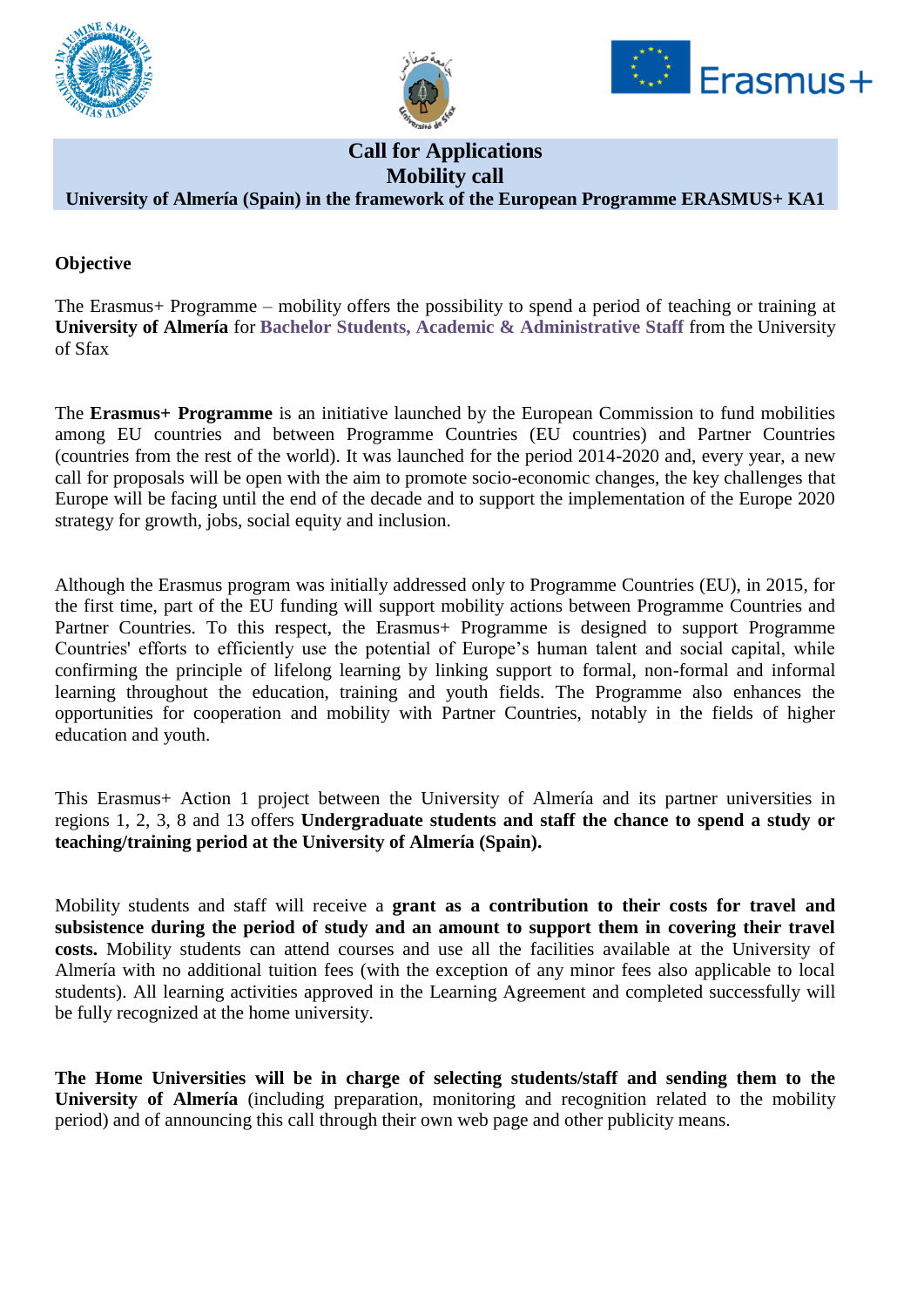





## **Financing**

The grants offered to students and staff in the Erasmus+ Mobility between Programme and Partner Countries do not cover all the expenses, but are merely a contribution to bearing the additional cost of the stay abroad.

The grants include:

 A European Union **contribution for subsistence**: An amount established according to the country of destination and the actual number of days spent abroad. In particular, the grants are split into groups of countries according to the cost of living. Spain is included in Group 2 and the mobility contribution is **800**  $\epsilon$  **per month** for students and **120**  $\epsilon$  **per day** for staff.

An additional amount to cover **travel expenses**. The amount is **275 €**

All financial details will be duly described in the **Grant Agreement** that Staff will sign before their mobility starts.

#### **Teaching Mobility:**

Based on the budget allocated to the **University of Almería**, it is possible to fund maximum 7 days (included travel days) per participant.

#### **Training mobility:**

Based on the budget available, it is possible to fund maximum 7 days per participant (included travel days).

#### **Mobility Period:**

- Undergraduate Exchange (5 months)
- Academic/Administrative staff (5 days and 2 days for travelling)

Student mobilities should start in the first semester of Academic Year 2018/2019 according to the University of Almería Academic Calendar:

# **First Semester: From 17th of September 2018 to 8th February 2016**

Students can apply for a grant to make a mobility period of study at the University of Almería in one of the following fields of study:

| Agriculture,      | forestry       |        | and   Economics                    |           |        | Marketing and Advertising |           |  |
|-------------------|----------------|--------|------------------------------------|-----------|--------|---------------------------|-----------|--|
| fishery           |                |        |                                    |           |        |                           |           |  |
| <b>Business</b>   | <b>Studies</b> |        | with   Finance, banking, insurance |           |        | Accounting and taxation   |           |  |
| languages         |                |        |                                    |           |        |                           |           |  |
| Management<br>and |                | Modern | EC.                                | Languages | Modern | EC                        | Languages |  |
| Administration    |                |        | (Spanish)                          |           |        | (English)                 |           |  |